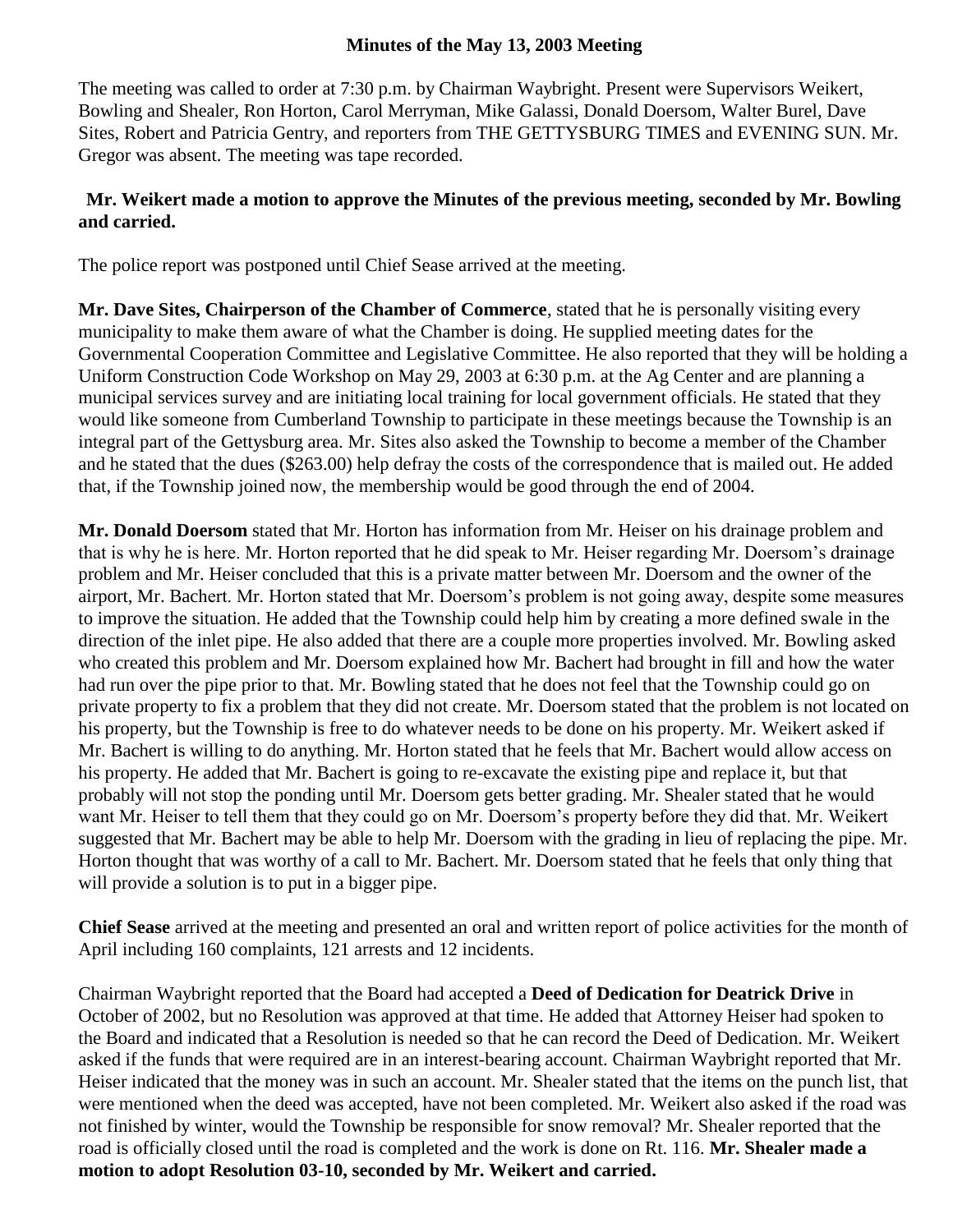The next item on the agenda was to schedule a **Public Hearing for the 7-Year Review of the Township's Agricultural Security Area (ASA) V.** Mrs. Merryman reported that there has been a thirty-day comment period for all landowners within the ASA to contact the Township with any needed modifications. She added that no one contacted her with any changes. The information has been forwarded to the County and Township Planning Commissions for their review and the ASA Advisory Committee is scheduled to meet to review the area on May 19, 2003 at 7:00 p.m. **Mr. Weikert made a motion to advertise a Public Hearing for June 10, 2003 at 7:30 p.m. for public comment on the 7-Year Review of ASA V, seconded by Mr. Shealer and carried**.

Mrs. Merryman reported that Robert Green no longer wishes to serve on the **Agricultural Security Area Advisory Committee (ASAAC)**. She added that she asked Mr. Bowling to find a replacement for Mr. Green. **Mr. Bowling stated that Clarence Andrew is willing to serve on the committee and he made a motion to appoint him, seconded by Mr. Shealer and carried**.

Chairman Waybright reported that a request has been received from LSC Design, on behalf of the **Gettysburg National Battlefield Museum Foundation**, for an extension to the time frame for the Supervisors to act on their Land Development Plan until December 31, 2003. **Mr. Shealer made a motion to approve their request for extension, seconded by Mr. Weikert and carried.**

Mr. Horton explained that Mr. Sites, **Realty Leasing and Management Co., Inc.,** recently acquired a remnant piece of property between his parcel and Windbriar Lane. The plan proposes the subdivision of this parcel into two lots to be conveyed to two adjoining lots owned by Realty Leasing. He added that he has reviewed the plan and it appears to be adequate, and the Planning Commission has approved the plan. Mr. Bowling stated that there is an existing sewer main that goes through this property. Mr. Shealer asked that this be investigated to see if there is an easement. He added that the sewer lines and easement should be shown on the plan. **Mr. Shealer made a motion to table the plan until the information on the sewer line is obtained, seconded by Mr. Weikert and carried**.

Mr. Horton explained that the next subdivision, for **Ruth E. Slifer**, on Emmitsburg Road proposes the conveyance of 15.25 feet of her property, to her neighbors, David and Vicki Meckley. The Meckley's driveway encroaches on Mrs. Slifer's property and this subdivision will satisfy that encroachment. He added that this plan has been approved by the Planing Commission and he recommended approval of the plan and Form B Request for Non-Building Waiver. **Mr. Weikert made a motion to approve the plan, seconded by Mr. Bowling and carried.** 

## **Mr. Weikert made a motion to approve the Form B Request for Non-Building Waiver for Ruth Slifer, seconded by Mr. Shealer and carried.**

The Manager/Engineer's report was reviewed. Mr. Horton explained that the Monocacy River Watershed Stormwater Management Plan (the Plan) included a model ordinance that municipalities had to adopt. A working group, stimulated by the Watershed Alliance of Adams County, was formed to study and understand the model ordinance to be applicable to the Rock Creek Watershed and to recommend the resulting Rock Creek Stormwater Ordinance to the involved municipalities for adoption. The working group has drafted an ordinance that parallels the model ordinance. The official deadline for the Township to submit an ordinance to PaDEP is May 16, 2003. The working group wants to present an ordinance that would be uniform for the six municipalities in the Rock Creek Watershed. The group would like to forward the ordinance that they have to PaDEP and request conformation that the portions of the ordinance that regulate the management of stormwater are consistent with the Plan, by PaDEP issuing a "letter of consistency". Mr. Horton added that a copy of the draft ordinance will be supplied to Mr. Heiser and the Planning Commission for their review. Mr. Horton read the letter to go to PaDEP making this request. He added that Cumberland's ordinance will be a little different because we also have the Marsh Creek Watershed. Mr. Horton noted that the letter does not